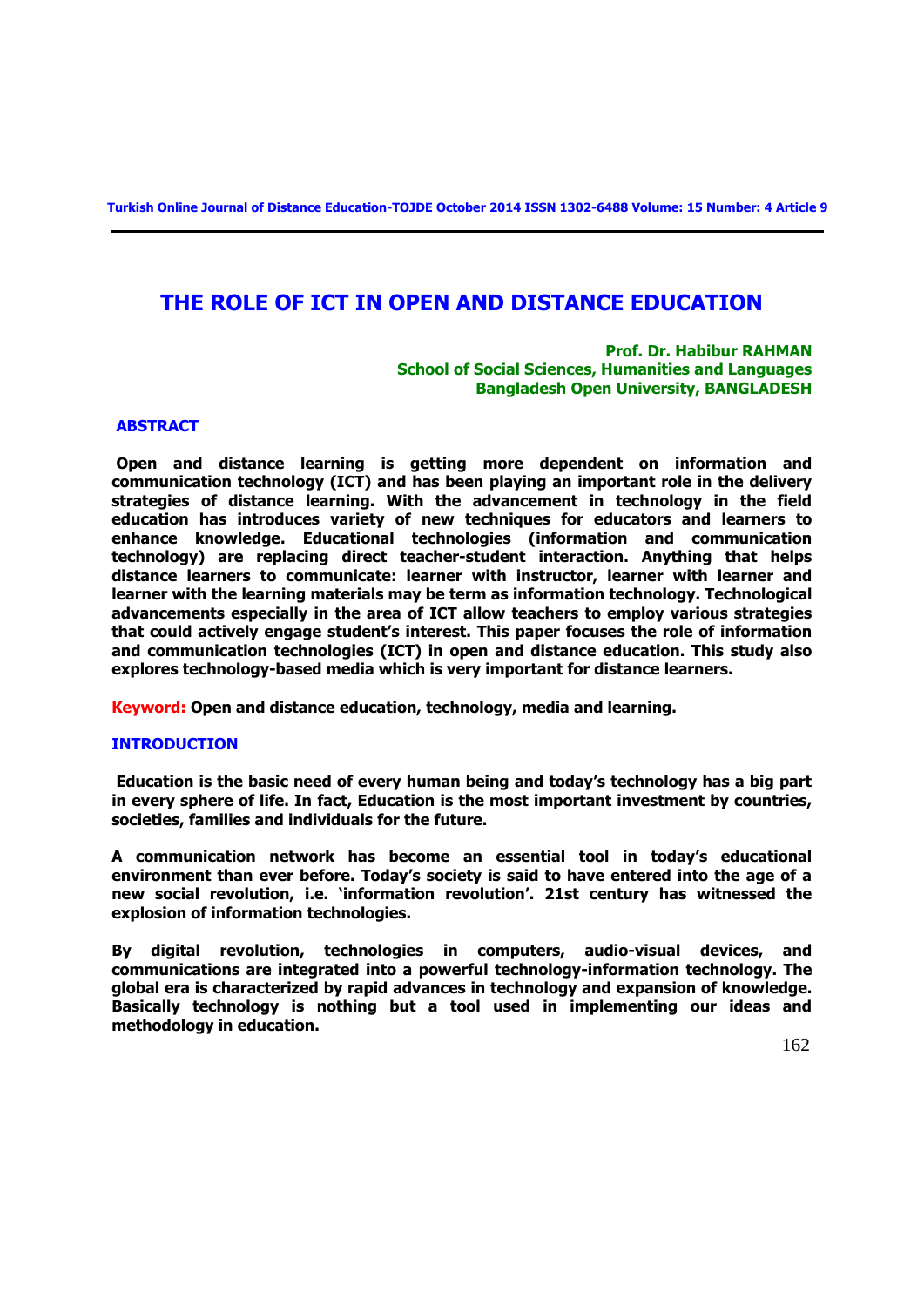**The application of new technologies in the distance education context provides an appropriate starting point for delineating the knowledge base required of expert teachers in today's global society. Teaching the distance learners requires different skills to prepare relevant learning materials to facilitate the construction of knowledge and learning.** 

**The effective integration of ICT into the educational system is a complex, multifaceted process that involves not just technology- indeed given enough initial capital, getting the technology is the easiest part- but also curriculum and pedagogy, institutional readiness, teacher competencies and long term financing, among others.** 

**Every country as they search for ways of using modern technology for educational purposes and development (Soh 2001). Open and distance education providers in both developed and developing countries, have been quick to realize the potential applications of the new information and communication technology.** 

**It is well documented in the published literature and on Internet sites that on a worldwide basis the ICT an increasingly important role in education and training. Furthermore, it has been demonstrated that the use of ICT can improve the quality of the student learning experiences and make education and training opportunities available to a broader spectrum of the population in developing countries. At present educators are excited by the success of information technologies and want to implant them into instruction. They extol information technologies as the solution to break the barriers of time and space and fulfill the dream of life long education.**

#### **METHODOLOGY**

**The proposed paper mainly is descriptive-analytical in nature. Relevant books, articles and newspapers are used in this paper. Data and information are collected from the concern sources as per need to strengthen my research. Interpretative approach has been followed in this research.** 

#### **Distance Learning**

**With the advancement in communication technology a variety of audio-visual mediaradio, television broadcast, video cassettes, video compact disc, video text, CD, computer and other innovative techniques are used for effective transmission of knowledge to the learners at a distance and open learning system. Open and distance learning is the second chance for those who are not able to continue their studies due to certain reason. Distance education on demand has been a way of reaching students who are unable to attend a traditional classroom base course. Due to increasing pressure in higher education, distance education is a reality in the present world. By definition, distance education denotes an educational experience where the teacher and the learner are not face- to- face during the teaching and learning process. The word "distance" in itself denotes separation of isolation and hence the criteria of being isolated are a "given" in distance education.**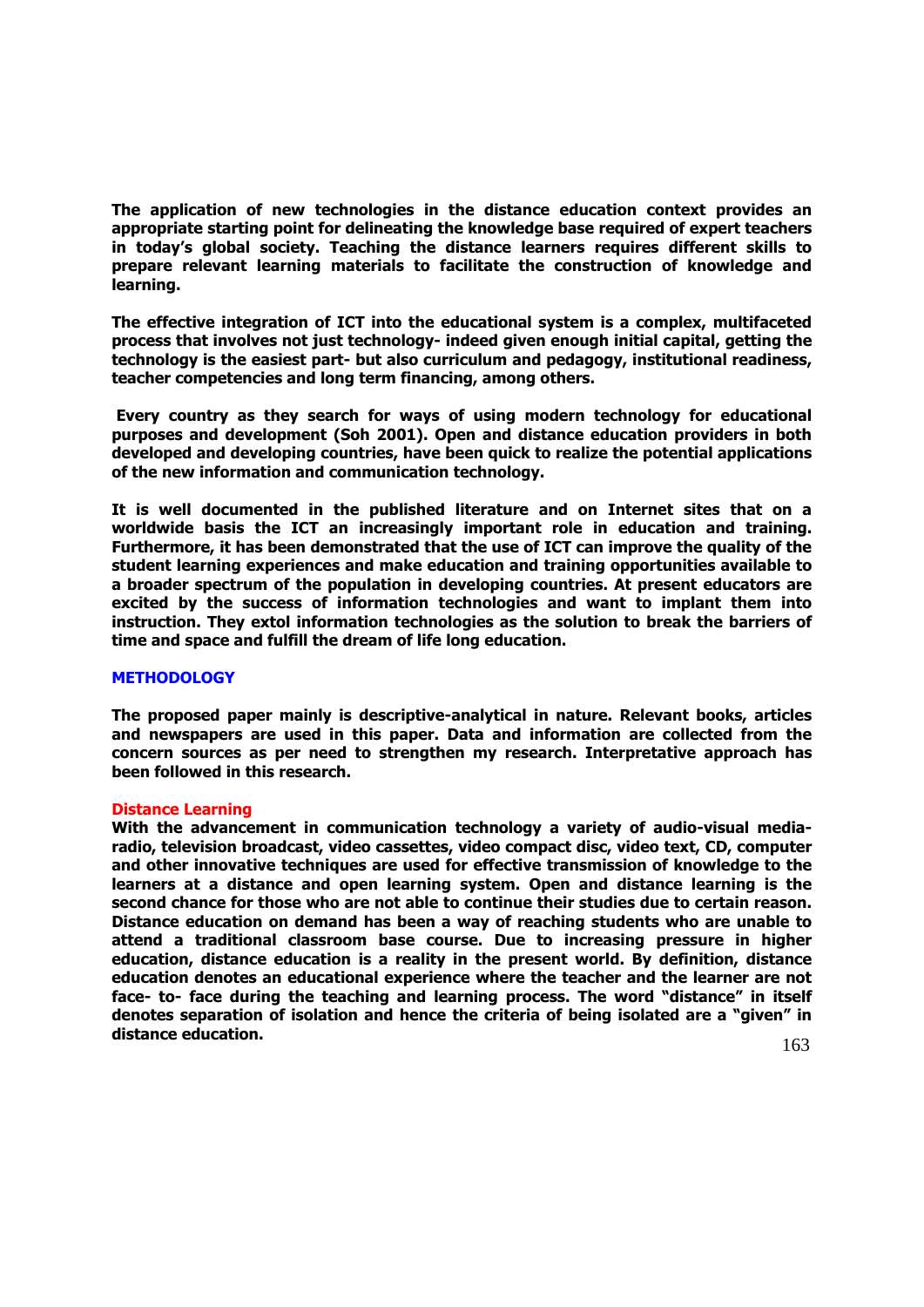**"Distance education is planned learning that normally occurs in a different place from teaching necessitating special techniques of course design. Instruction, special method of communication by electronic and other media and special organization and administrative arrangements" (Moore and Kearsley).**

**Open and distance learning is defined by the Commonwealth of learning as "a way of providing learning opportunities that is characterized by the separation of teacher and learner in time, or place or both time and place; learning that is certified in some way by an institution or agency; the use of variety of media including print and electronic; two way communications that allow learners and tutors to interact; the possibility of occasional face to face meetings; and a specialized division of labor in the production and delivery of course [\(www.col.org](http://www.col.org/)) ".**

**Moore's(1989) definition of distance education as, " the separation between learner and teacher ,such that the communication between the two is necessary in the educational transition is transmitted through print, broadcasting, telecommunications media correspondence institution through the mail, audio and video recording, computers and various combinations and variations of these."** 

**Distance education- the delivery of learning or training to those who are separated mostly by time and space from those who are teaching training. The teaching is done with a variety of "mediating process" used to transmit content, to provide tuition and to conduct assessment or measure outcomes [\(www.col.org\)](http://www.col.org/).**

**Nipper (1989) was the first to suggest that distance learning was moving into its "third generation". Referring to correspondence education as the" first generation" model of distance learning and multimedia distance education as the "second generation" model. In these models little or no student-student and student-teacher interaction occurs.** 

**Third generation of distance education, also known as interactive, multimedia distance education, places an emphasis on communication and learning as a social process typically through the addition of interactive media such as computer medicated communications, audio graphics or video conferencing. This third generation of distance education is based on the use of information technologies (Pelton, 1991, Taylor, 1992).** 

**Taylor (1995) has further developed Nipper's ideas. With the combination of interactive multimedia (IMM) access to WWW resources, and asynchronous computer conferencing being designated as the "fourth generation" or "Flexible Learning "model.** 

**The emerging fourth generation of distance education, the Flexible Learning Model, promises to combine the benefits of high quality interactive multimedia (IMM) with access to an increasingly extensive range of teaching- learning resources and enhanced interactivity through computer medicated communication(CMC) offered by connection to the Internet.**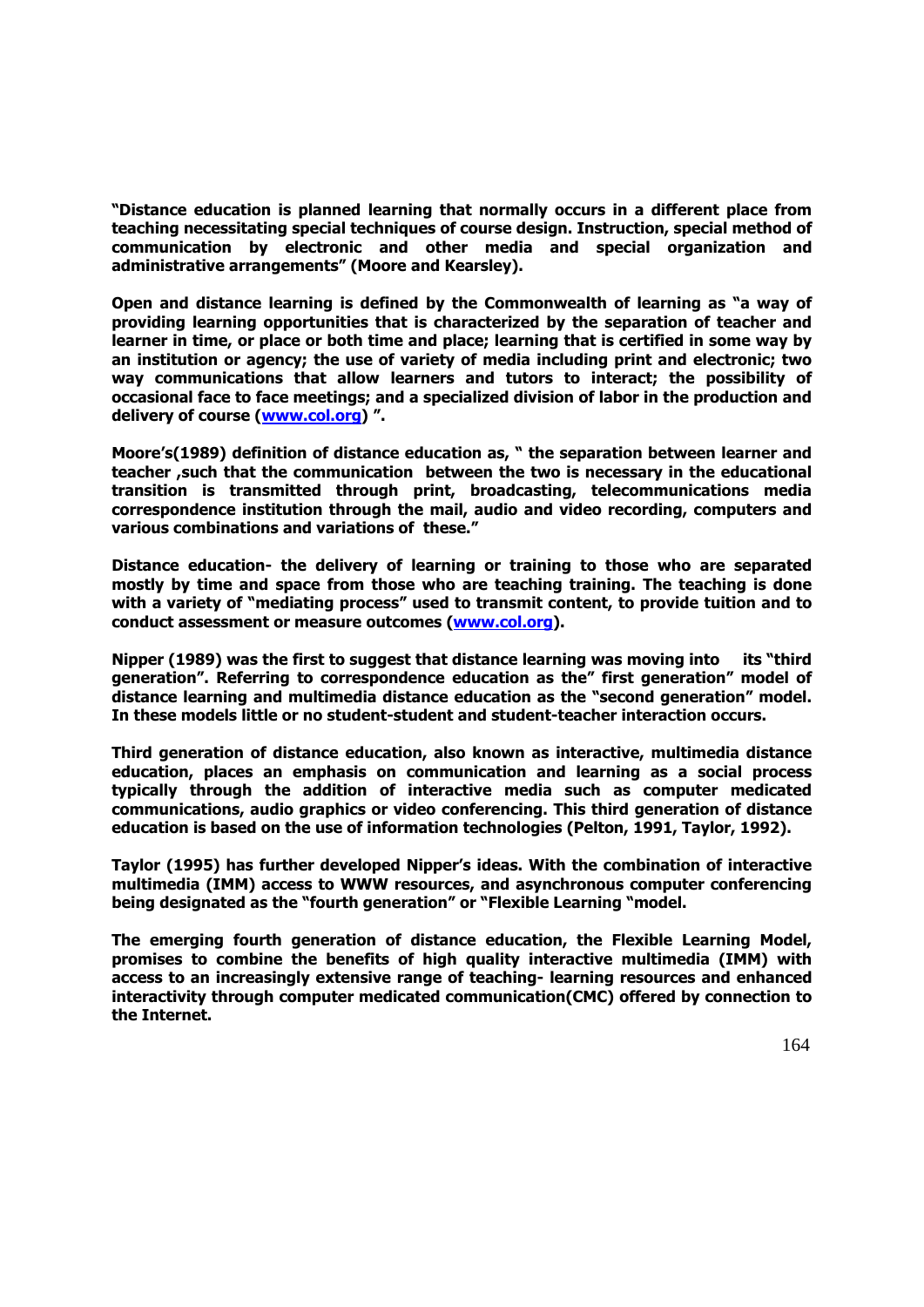**One of the strengths of the Multi-media Model of distance education is that it has concentrated efforts on improving the quality of the student's individual interaction with learning materials. As Bates (1991) has highlighted that Social interaction between learners and teachers needs to be balanced with the individual student's interaction with teaching-learning resources including computer assisted learning program.**

### **USES OF ICT IN DISTANCE EDUCATION**

**ICT are a potentially powerful tool for extending educational opportunities, formal and non- formal. ICTs also facilitate access to experts, resource persons, researcher, professionals, mentors, business leader, and peers- all over the world. For developing countries ICT have the potential for increasing access to and improving the relevance and quality of education. ICTs stand for information and communication technologies are defined, for the purpose of this primer, as a "diverse set of technological tools and resources used to communicate, and to create, disseminate, store and manage information." These technologies include computers, the internet, broadcasting technologies (radio, television) and telephony (Victoria, 2002). This may include all types of learning technologies such as print, audio, video and the computer. The use of computers in open and distance education has provided new pedagogical strategies in distance learning as well as giving more autonomy to the distance learners.**

**Technology has become a part of our life on campus, at home, and in the office. The modern technologies used in open and distance learning are telephone tutoring, teleconferencing, audio graphics, video conferencing, computer conferencing drill and practice, fiber optics, teletext, and videotext, multimedia and hypermedia CAI, e-books, the "Internet", the World Wide Web (WWW), or the "Information Super Highway" on-line database, on line discussion, call-in course- on demand, satellite, talk-back TV etc. All of these technologies should have a place in the knowledge base of expert teachers. A potentially useful framework for organizing such a knowledge base is provided by the emergence of different generations of distance education (Taylor, 1995)**

**In the concept of new technology, distance learning provides multimedia- based education content to the student utilizing standard data networking, protocols and infrastructure. The main advantages of using technologies in distance education are cost effectiveness, independence of time and place, quality of education access resulting from the mass production of course materials, teaching a lot of students simultaneously, and finding a lot of educational resources.** 

**Haddad and Draxler (2002) identify at least five levels of technology use in education: presentation, demonstration, drill and practice, interaction, and collaboration. Each of the different ICTs—print, audio/video cassettes, radio and TV broadcasts, computers or the Internet—may be used for presentation and demonstration, the most basic of the five levels. Except for video technologies, drill and practice may likewise be performed using the whole range of technologies.**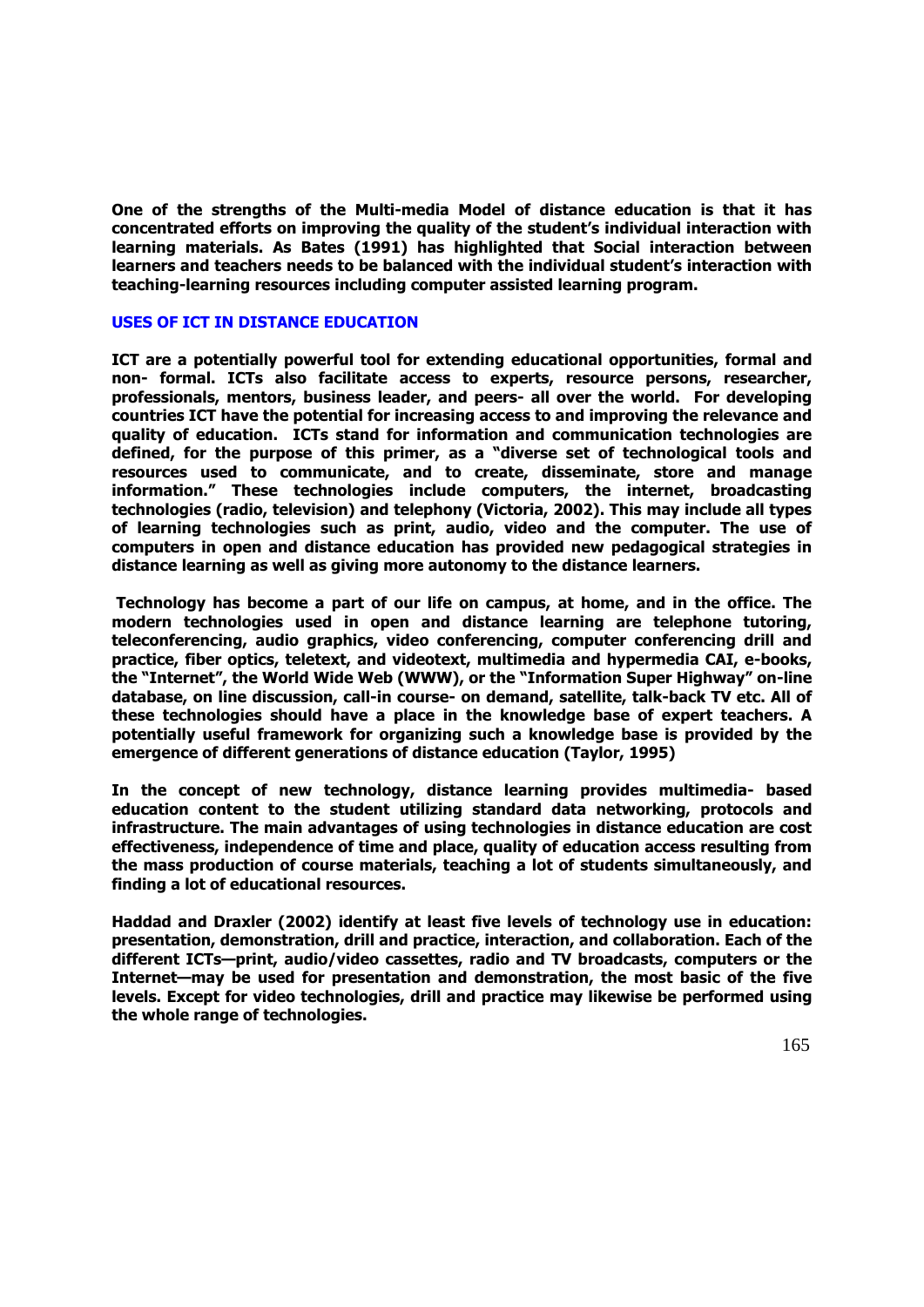**On the other hand, networked computers and the Internet are the ICTs that enable interactive and collaborative learning best; their full potential as educational tools will remain unrealized if they are used merely for presentation or demonstration. The objectives of using technology must be very clear.**

**Technology is nothing but an enabling tool and it is the deconstruction of the course into its core experiences and its communication to the student regardless of its delivery mechanism that is crucial (Coble, 1996). The technology which can be integrated into the distance education system, based on our experiences, the following factors should be considered:**

- **Accessibility**
- **Cost effectiveness**
- **Human acceptance**
- **Pedagogical suitability**

**Emerging technologies have thus far afforded the development of a new generation of distance education using voice mail, e-mail, teleconferencing and computer- based integrated telecommunications and multimedia technology. It is hoped that these new educational technologies will enrich the distance interaction between teacher and student and the production of highly interactive self-paced learning packages used in the distance learning environment. This will be greatly beneficial to the distance learners who carry out their learning anytime and anywhere.**

**Importance of appropriate use of Technology-based Media** 

**The information and communication technology-based media is very important for distance learners. In open and distance education different types of technologies and media are used to transfer education to the learners. Rumble (1986, 1994) said that four media namely print, audio, television computer are available for teaching purposes, in one technological form or another. A medium is a generic form of communication associated with particular ways of presenting knowledge. According to Prof. Bates (1993, 1995) there are five important media in education: direct human contract (face to face), text (including still graphics), audio, television and computing media (e. g. Internet, online technologies). The use of each media gives both variety and the chance of accommodating different learning styles. He goes on to argue that it is better to use a limited range of technologies in order to reduce redundancy and wasteful expenditure; provided all the main media are covered. One medium may serve a teaching function better than another in a particular area. The potential of each technology varies according to how it is used.**

**It is now -a -days more widely recognized that no single medium can be effective for all kinds of learning needs and that each technology has its own strength and weakness. For example, TV is very effective for teaching/learning, requiring pictorial or graphical illustrations, whereas print material is very effective and cost–efficient for the transmission of detailed information.**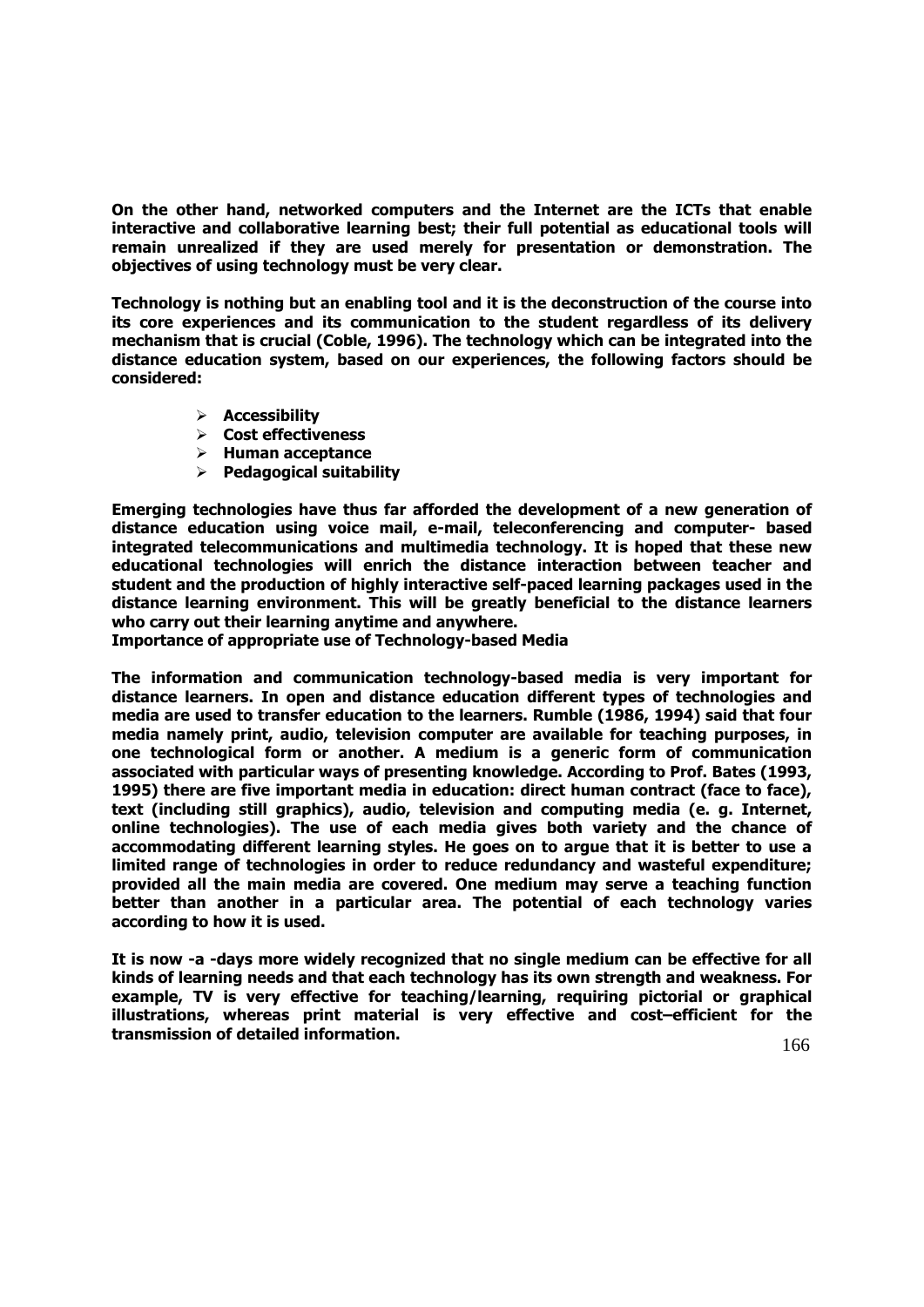**Furthermore, the socio-economic, political cultural and geographical background of learners can influence their ability to learn using different forms of technology. A number of factors need to be taken into consideration when deciding upon the use of any one of the available technologies for course delivery and other purposes.** 

**These include factors such as affordability, availability, access and the unique pedagogical characteristics of the particular technological application, instructional objectives financial resources available at the institution and student personal resources. The appropriate use of media and technology has provided information access to all students in remote, rural and urban areas as well as across nations.**

**There are a number of factors that need to be taken into consideration before deciding on the appropriate use of media and technology. Siddique (1987) stated that selection of appropriate media for a learning package is a complex decision influenced by a variety of considerations, such as the specific learning objectives of the unit, the nature of subject matter, learner's, background and experiences and the characteristics of the target group as well as practical constraints including availability of infrastructure and financial resources. However, managing technology is no simple task.**

**The emergence of new global economy has serious implications for the nature and purpose of educational institutions. Hence it is timely that academicians collaborate and cooperate at the national, regional and international level in the optimum utilization of technology to enhance the academic pursuit of knowledge while at the same time to achieving the noble mission of quality education for citizen of the universe. The teacher's guiding is the key factor in ensuring and enhancing the education quality in any education form.**

#### **CONCLUDING REMARKS**

**Education is the elementary right of human being for the development of a person both professionally and personally. With the emergence of technology especially in the field of open and distance education have open a new horizon for distance learners. Application of technology in education is not the ultimate goal; instead, we should use it to pursue quality. Information and communication technologies (ICT) are potentially powerful enabling tools for educational change and reform.** 

**Rapid advances in information and communication technology pose new opportunities as well as challenges for every society. In the education sector, ICT has enormous potential to help countries address issues of access to learning, quality of the teaching-learning process and management of education systems. In order to ensure the quality of education, the distance education institutions must be careful about the use of proper technologies and media. We have to think the uses of media and technology in regard to appropriateness and acceptability in the society as well as on the ability of the institution offering the program. The socio-economic and cultural background of a person influences their ability to learn from different media technology.**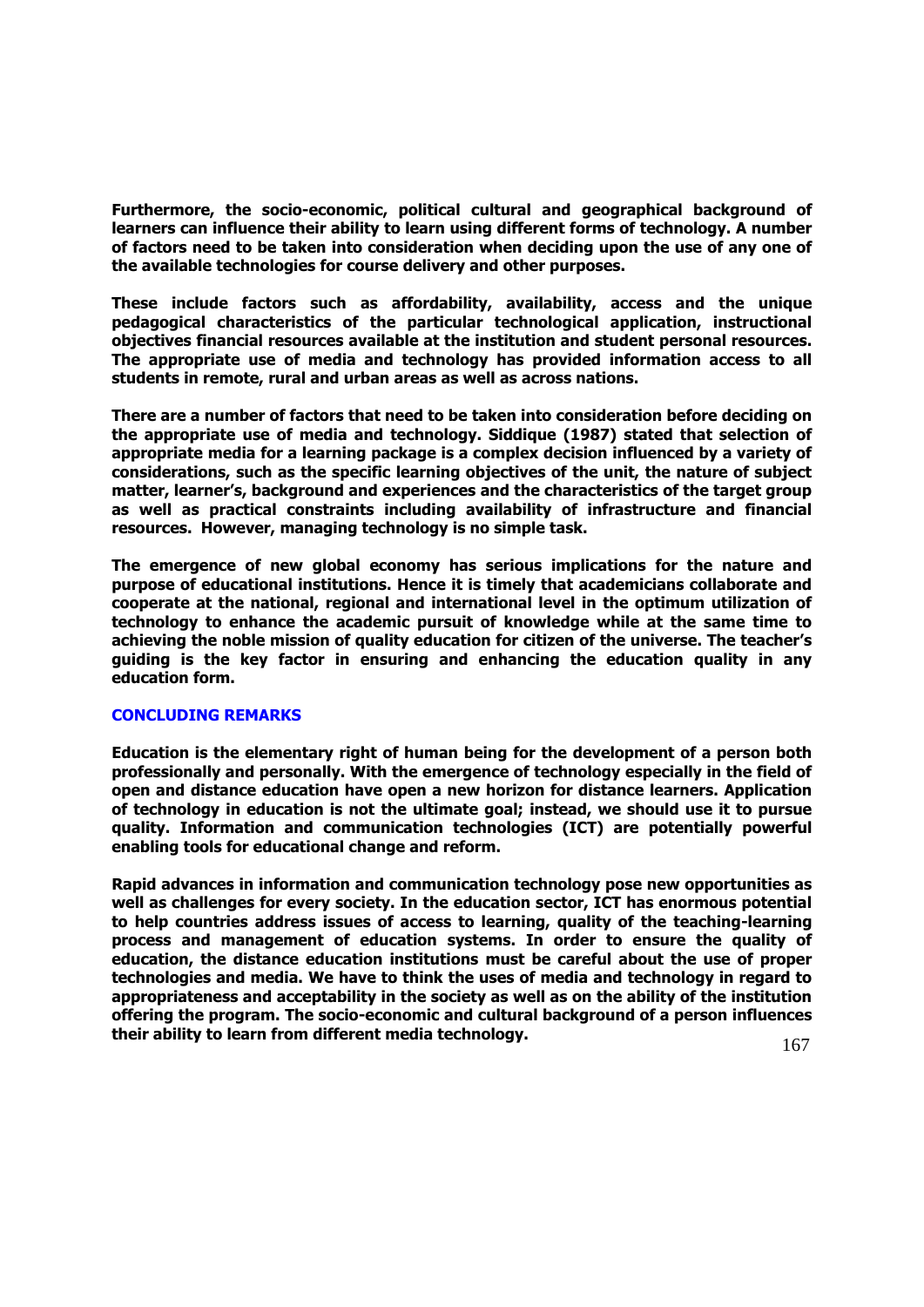**Effective combination of media and technology is necessary for assuring effectiveness of the open and distance learning system.**

## **BIODATA and CONTACT ADDRESSES of the AUTHOR**



**Dr. Mohammad Habibur RAHMAN is a Professor of Political Science at the School of Social Sciences, Humanities and Languages, Bangladesh Open University, Bangladesh. He was trained in the Fundamentals of design and writing of open and distance learning materials from the International Extension College (IEC), UK in 1998. He was a Visiting research scholar at the South Asia Institute, University of Heidelberg, Germany in 2001. He has published a several academic papers at the national and international** 

**level. Dr. Rahman is the author of Bangabandhu Sheikh Mujibur Rahman and Emergence of Bangladesh. He has a keen interest in open and distance education.**

**Prof. Dr. Habibur RAHMAN School of Social Sciences, Humanities and Languages Bangladesh Open University, BANGLADESH Email: [drhabib7@yahoo.com](mailto:drhabib7@yahoo.com)**

## **RFERENCES**

**Bates, A. W. (1995). Technology, Open Learning and Distance Education, London: Routledge, 29-31**

**Bates, A. W. (1991). Interactivity as a criterion for media selection in distance education: Never Too far, 16: 5-9.**

**Barden, R. A. (1996). "The case for linear instructional design and development: A commentary on models, challenges and myths" Educational Technology, 2,5-23**

**Christina, S. (2001). The Use of Information technology for the management of Education in Singapore, Commonwealth Secretariat, London, United Kingdom.**

**Coble, W. (1996). Tele-learning: Deconstructing Courses. International Conference on Technology and Education, New Orleans, Louisiana, USA, March 17-20, pp. 416-18.**

**Haddad, W., & Drexler, A. A. (2002). (eds) Technologies for Education: Potentials, Parameters, and Prospect, Washington D.C.: AED, Paris UNESCO**

**Moore, M. G., & Kearsley, G. (1996). Distance Education: A systematic Approach, Belmont, CA, Wadsworth.**

**Moore, M. G. (1989). Distance Education: A learner's System, Lifelong Learning, Vol. 12, No.8 pp8-11.**

168